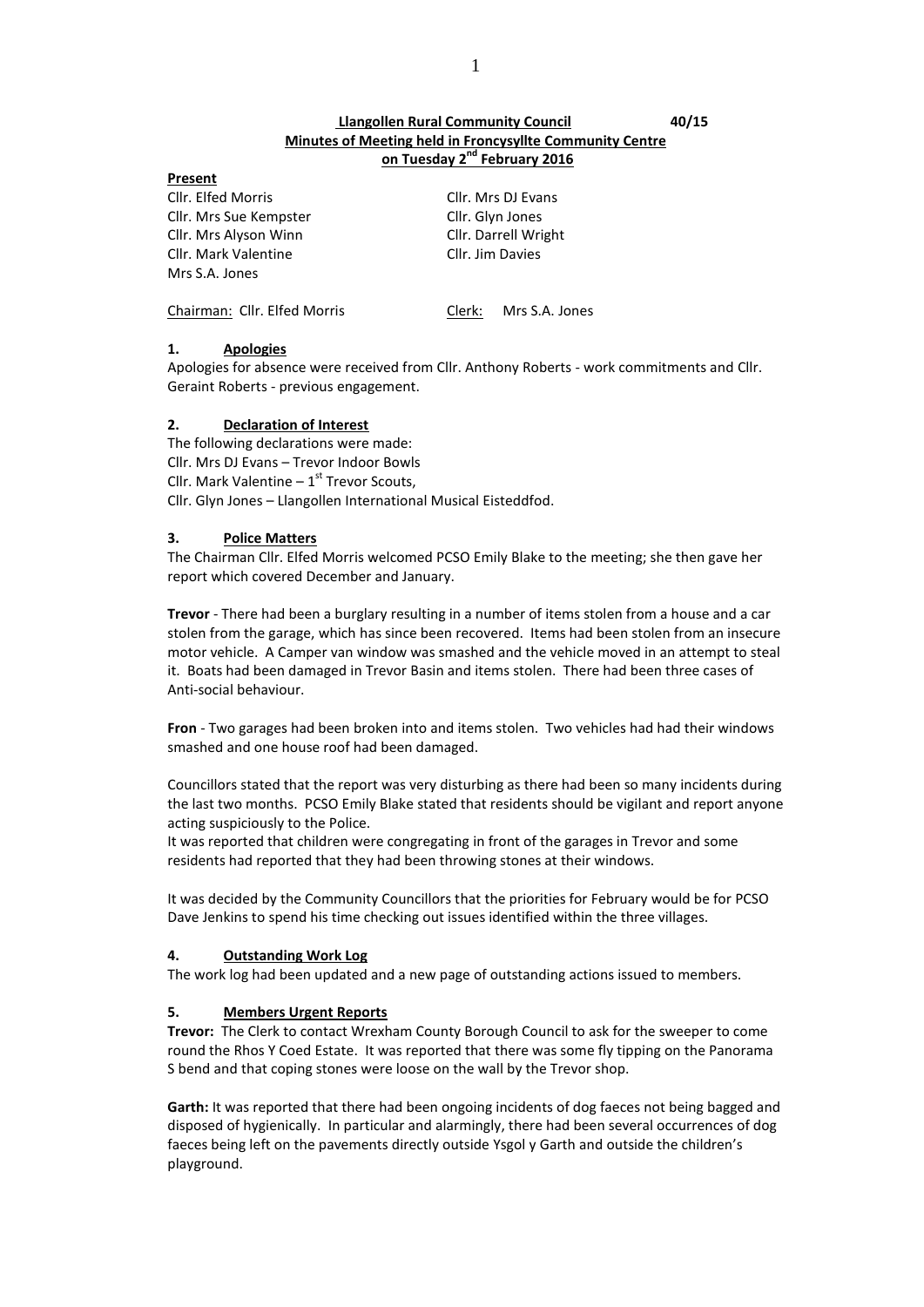## **6. Minutes of the Previous Meeting 41/15**

The minutes of the previous meeting had been distributed and were accepted as a true record. The minutes were signed accordingly by the Chairman.

## 7. **Matters Arising from the Minutes**

Cllr. Valentine had contacted Garth School with the offer of some match funding from the Community Council. This would be to create a new entrance as this would make the school more secure. He had now received a reply from Wrexham County Borough Council to say that they were still looking into this.

Following the letter received from Bartletts Solicitors a meeting was held in December with Officers from Wrexham County Borough Council & Llangollen Rural Community Council. Llangollen Rural Community Council has written to the Solicitors to say that all lighting was transferred to Glyndwr District Council in the 1980's. Subsequently the Community Council is not responsible for lighting and that this is the responsibility of Wrexham County Borough Council.

# **8. Planning**

## **Planning Applications:**

Proposed new two storey building to form garage with office over an existing car park to be used as ancillary accommodation to the day nursery. (Amended plans) **The Towers Nursery, Llangollen Road, Trevor. P/2015/0809**

- 1. Sycamore (overhanging footpath and driveway) Crown lift to give 5.5m approx. ground clearance in all directions and cut ivy at base.
- 2. Ash (twin stemmed) fell to ground.
- 3. Ash (multi stemmed) reduce height by 2m approx. and reduce side branches by 1m approx.
- 4. Boundary hedge / trees (adjacent to field) Holly / Sycamore / fallen stems cut to ground level, Ash (triple Stemmed) – fell to near ground level, Sycamore (3 stems) fell to ground level, Ash x 2 (larger trees) – crown reduce by 2m approx. and remove dead branches, Sycamore – crown reduce by 2m approx., Ash – remove, cutting back to main stem.
- 5. Cypress (opposite Telford Public House by wall) fell in sections to as near ground level as possible, remove all arising from site.

(Within Pontcysyllte Aqueduct Conservation Area).

**Canal Wharf and Dock House, The Slip, Trevor, Wrexham P/2016/0016**

Erection of double garage

**Heyburn, Blackwood Road, Garth, Wrexham P/2016/0032**

G1 - Fell 1 Alder, 2 Ash, Thorn & mixed shrubs. G2 – Fell 3 Ash, 1 Thorn & mixed shrubs. (Protected by Pontcysyllte Conservation Area) **Trevor Basin Car Park, New Road Trevor. P/2915/0940**

There were no objections to the above applications.

(Llangollen Rural 115) Definitive Map Modification Order 2015.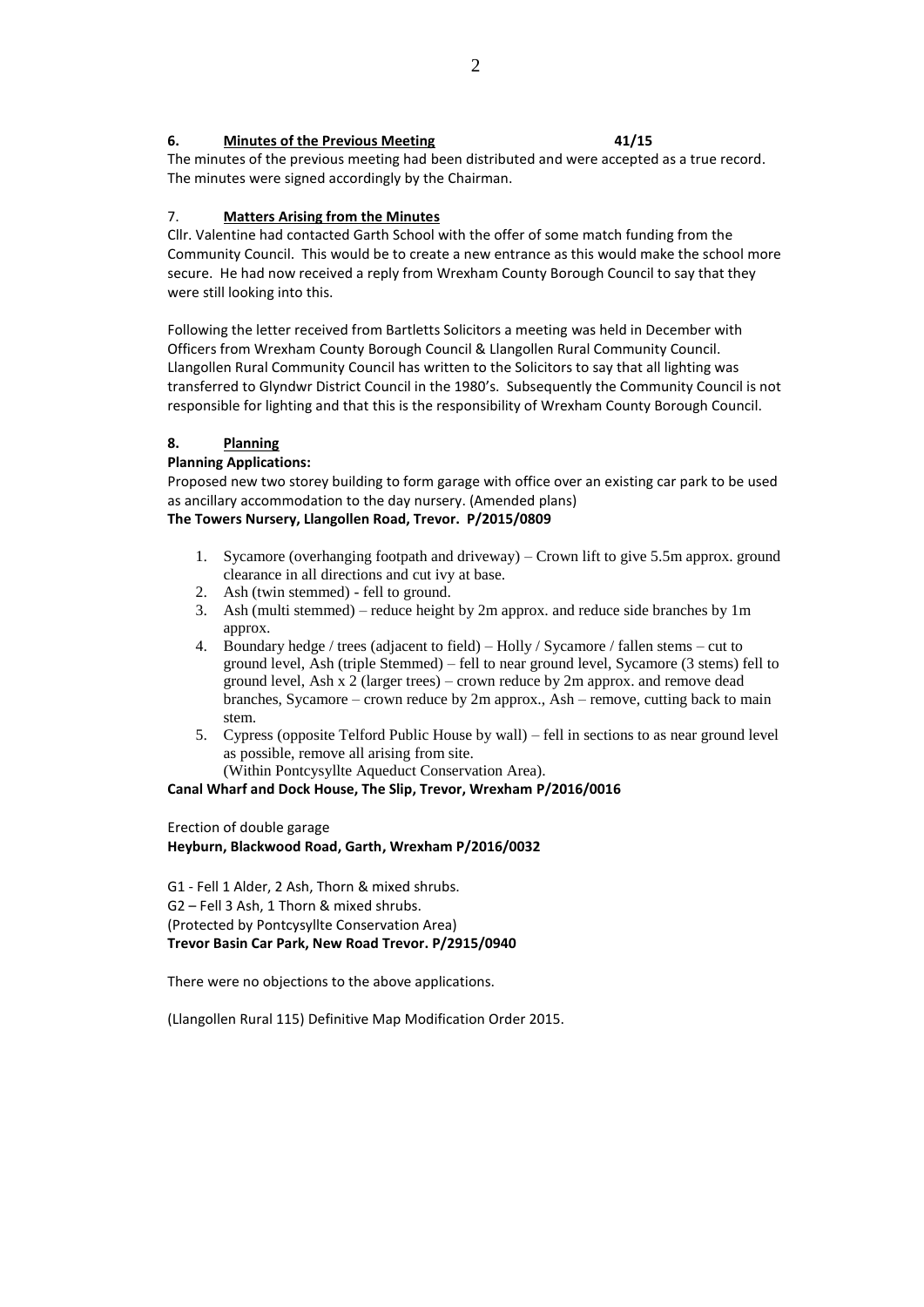## **9. Correspondence 42/15**

**E.Mail**

Ffion Williams at Wrexham County Borough Council:-

Appeal for members for the Education Appeals Panel.

Gerald Bateman Chair Dee Valley Federation:-

Asking if the Community Council had any information about an historical agreement allowing residents to park their cars in Fron School yard.

Ceri Postle at Wrexham County Borough Council:-

Message from Canal & Rivers Trust asking for any young people who would be interested in joining Fusion.

Ceri Postle at Wrexham County Borough Council:-

The Council have applied again this year to use the overspill car parking field adjacent to the Trevor Basin car park.

Christine Conway TA Gittins & Co:-

Auto enrolment scheme.

Marie Russell Wrexham Town & Community Council Forum:-

Marie Russell, message from Lynne Tharme – Auto enrolment scheme.

Kayleigh Williams - An invitation to attend a Welsh Government Engagement event on the draft local Government (Wales) Bill.

## **Welsh Government:**

Review of road safety across trunk roads in Wales.

Confirmation that funding will continue for the next three years to OneVoice Wales.

### **One Voice Wales:**

Invitation for nominations for the New Year 2016 Honours round. Letter asking for the Community Council to renew their membership in March. E mail address and password for getting into the One Voice Wales web address.

### **General:**

HSBC confirming that they will be closing Ruabon and Chirk branches on the 1<sup>st</sup> April. Application by Rowlands Pharmacy for a minor relocation from 12 Regent Street to the Llangollen Health Centre.

The Army Engagement Group- invitation to an evening reception at the Lion Quays Hotel. Ysgol Dinas Bran asking if the Community Council will get involved with the Welsh Baccalaureate Community Action days.

The Queen's 90<sup>th</sup> Birthday Beacons.

Homestart Wrexham and Bobath Children's Therapy asking if the Council will make a donation.

# **Receipts:**

Mr PJ Ankers

# **10. Leasing of Playgrounds**

Councillors Elfed Morris and Mrs Joyce Evans signed the Transfer agreement on Monday 1<sup>st</sup> February 2016 for the Garth playground. This document has now been taken to Wrexham County Borough Council for signing. It is expected that the other playgrounds will be signed off before the end of March.

### **11. Footpaths & Roadways**

It was reported that there were a number of potholes on the footpath over the Aqueduct, the Clerk has reported this.

# **12. Projects 2015/2016**

Nothing to report.